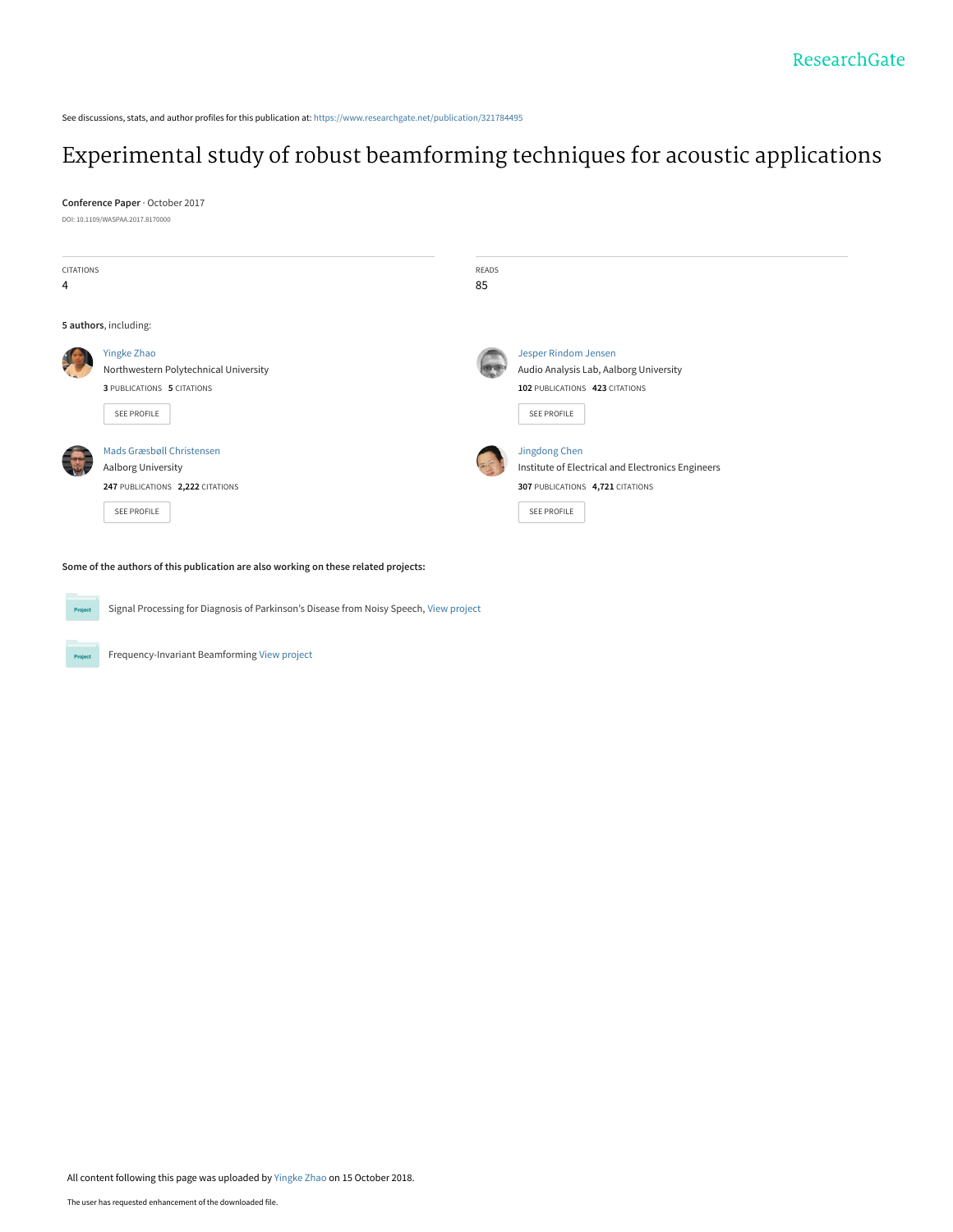## EXPERIMENTAL STUDY OF ROBUST BEAMFORMING TECHNIQUES FOR ACOUSTIC APPLICATIONS

*Yingke Zhao*<sup>1</sup>,<sup>2</sup>*, Jesper Rindom Jensen*<sup>2</sup>*, Mads Græsbøll Christensen*<sup>2</sup>*, Simon Doclo*<sup>3</sup> *and Jingdong Chen*<sup>1</sup>

<sup>1</sup>CIAIC and School of Marine Science and Technology, Northwestern Polytechnical University <sup>2</sup> Audio Analysis Lab, AD:MT, Aalborg University, Aalborg, Denmark <sup>3</sup> University of Oldenburg, Dept. of Medical Physics and Acoustics and Cluster of Excellence Hearing4All, Oldenburg, Germany

## ABSTRACT

In this paper, we investigate robust beamforming techniques for wideband signal processing in noisy and reverberant environments. In such environments, steering vector estimation errors are inevitable, leading to a degradation of the beamformer performance. Here, we study two types of beamformers that are robust against steering vector estimation errors. The first type includes robust Capon beamformers, where the underlying principle is to add a steering vector uncertainty constraint and/or a norm constraint to the optimization problem to improve the beamformer's robustness. The second type is the amplitude and phase estimation method, which utilizes both temporal and spatial smoothing. Experiments are presented to demonstrate the performance of the considered robust beamformers in acoustic environments. The results show that the robust beamformers outperform the non-robust beamformers in terms of predicted speech quality and intelligibility for different steering vector and covariance matrix estimation errors.

*Index Terms*— Microphone array, Capon beamforming, steering vector error, robust beamforming, APES beamforming.

## 1. INTRODUCTION

Beamforming [1–5] can be used to solve many acoustic problems and is, therefore, an important topic of research in the field of acoustic signal processing. Traditional beamforming methods, such as the data-independent delay-and-sum (DAS) beamformer and the standard data-dependent Capon beamformer (SCB) [6], introduce speech distortion if there are steering vector estimation errors. SCB, also known as the minimum power distortionless response (MPDR) beamformer, has been shown to be more sensitive to steering vector estimation errors than the minimum variance distortionless response (MVDR) beamformer (using the noise covariance matrix) [7–9]. However, accurately estimating the noise covariance matrix is not trivial. Herein, we focus on the beamformers based on the noisy signal covariance matrix, and seek to increase their robustness against the steering vector errors and covariance matrix estimation errors by generalizing techniques from robust narrowband beamforming to broadband speech scenarios.

Robust beamforming [10–16] has been widely investigated in narrowband signal processing, e.g., in radar and sonar applications. Based on the SCB, in [10–13] several robust beamformers, namely the norm constraint Capon beamformer (NCCB), the robust Capon beamformer (RCB) and the double-constraint robust Capon beamformer (DCRCB) have been derived to estimate the spectrum of the

desired signal. By adding steering vector uncertainty and/or norm constraints to the traditional Capon method, these approaches give an accurate power estimate of the desired signal and a better performance than the SCB in terms of suppressing the interferences. Alternatively, another promising method is the amplitude-and-phaseestimation (APES) beamformer [17–21], which uses both the temporal as well as spatial averaging to obtain an estimate of the noise covariance matrix. When processing wideband signals, such as speech, the narrowband robust Capon and APES beamformers can be applied at each frequency bin in the STFT domain to form a wideband beamformer [22–24]. For example, in [22] the RCB was studied for processing speech signals, but only two channels and a simple alphabetical task were considered in the simulations.

Although robust beamforming has been extensively studied in a variety of narrowband applications, its application in wideband acoustic signal processing is not very common. In this paper, we hence study and experimentally compare the performance of several types of wideband robust beamforming algorithms for multichannel speech processing. On the one hand, we investigate the robustness against steering vector estimation errors by imposing uncertainty and norm constraints to the traditional Capon beamformer. On the other hand, we consider the APES method to deal with covariance matrix estimation errors.

## 2. SIGNAL MODEL

Let us consider the acoustic scenario with a single source located in the far field and a uniform linear array  $(ULA)$  consisting of M omnidirectional microphones to pick up the signal radiated from the source. If we neglect reverberation (this will be considered in the simulations in Section 4), the signal received by the mth microphone  $(m = 1, 2, \ldots, M)$  can be written as

$$
y_m(t) = x_m(t) + v_m(t) = x(t - \tau_m) + v_m(t), \qquad (1)
$$

where  $y_m(t)$ ,  $x_m(t)$ , and  $v_m(t)$  are the time domain noisy observation, the clean speech, and the additive noise (containing both stationary background noise and interferences), respectively,  $x(t)$ denotes the clean speech received at the first microphone, and  $\tau_m = (m-1)\tau_0$  is the time difference of arrival (TDOA) between the mth and the first microphone,  $\tau_0 = (\delta \cos \theta_d)/c$  with  $\delta$  being the spacing between neighboring microphones,  $\theta_d$  denoting the DOA of the desired signal and  $c = 340$  m/s being the speed of sound in air. We assume that all the signals are real-valued, zeromean and wideband sequences, and the clean speech and the additive noise are uncorrelated. Without loss of generality, we choose  $x(t)$  as the desired signal.

In the short-time-Fourier-transform (STFT) domain, (1) can be

This work was supported in part by the Villum Foundation and the NS-FC "Distinguished Young Scientists Fund" under grant No. 61425005. The work of Y. Zhao was supported in part by the China Scholarship Council.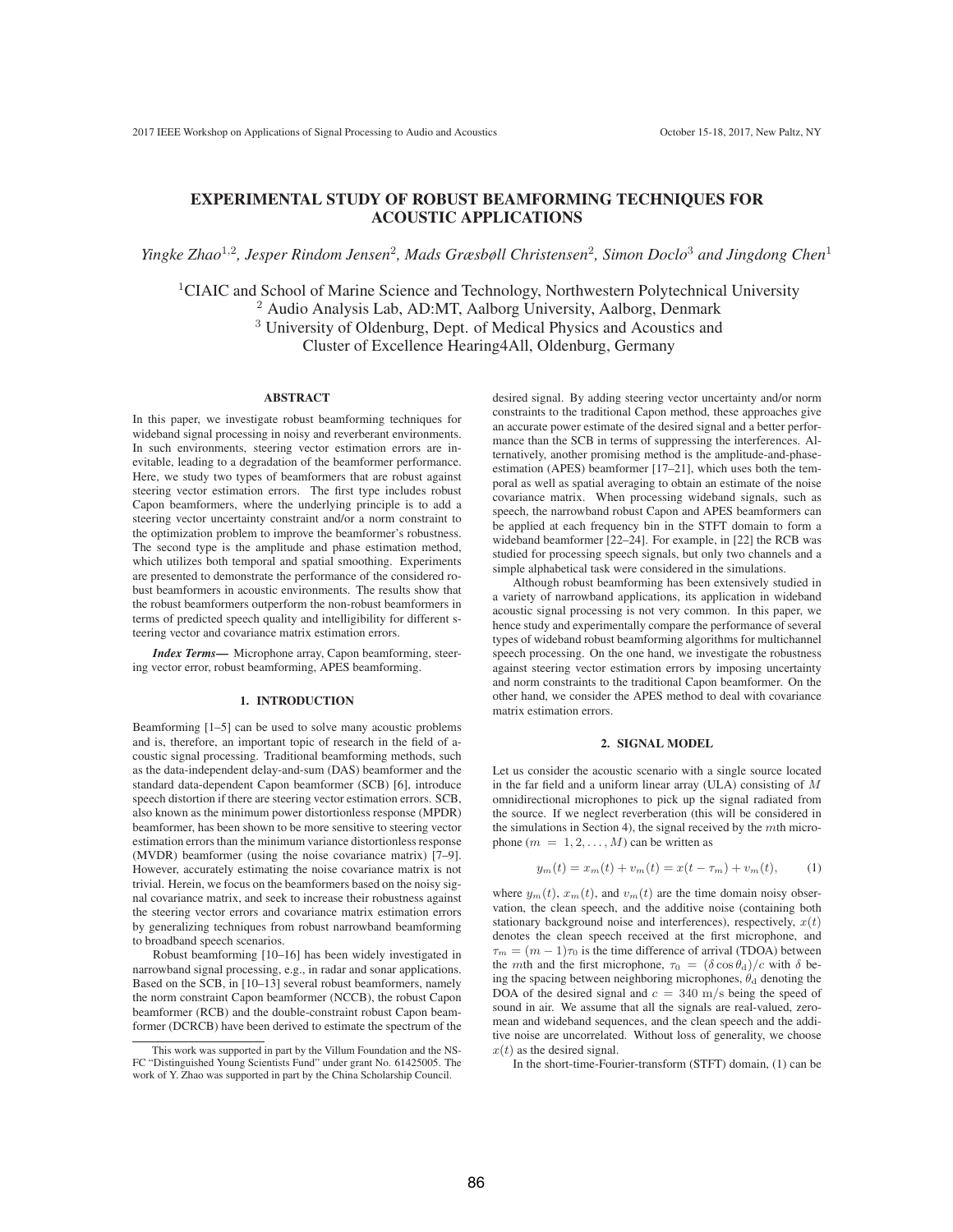2017 IEEE Workshop on Applications of Signal Processing to Audio and Acoustics October 15-18, 2017, New Paltz, NY

written as

$$
Y_m(n,\omega) = X_m(n,\omega) + V_m(n,\omega)
$$
  
=  $e^{-j(m-1)\omega \tau_0} X(n,\omega) + V_m(n,\omega),$  (2)

where  $(n, \omega)$  denote frame index and frequency index, respectively. In vector form, (2) can be written as

$$
\mathbf{y}(n,\omega) = \left[Y_1(n,\omega), Y_2(n,\omega), \dots, Y_M(n,\omega)\right]^T
$$
  
=  $\mathbf{a}(n,\omega)X(n,\omega) + \mathbf{v}(n,\omega),$  (3)

where  $\mathbf{a}(n,\omega) \triangleq [1, e^{-j\omega\tau_0}, \cdots, e^{-j(M-1)\omega\tau_0}]^T$  is the steering vector of the desired signal, and  $[1]^T$  denotes the transpose operator vector of the desired signal, and  $[\cdot]^{T}$  denotes the transpose operator. The covariance matrix of  $y(n, \omega)$  is defined as

$$
\mathbf{R}_{\mathbf{y}}(n,\omega) \triangleq E[\mathbf{y}(n,\omega)\mathbf{y}^{H}(n,\omega)], \tag{4}
$$

where  $E[\cdot]$  denotes mathematical expectation, and  $[\cdot]^H$  denotes the conjugate-transpose operator. In practice,  $\mathbf{R}_y(n,\omega)$  is estimated by using a short-time average of the sample vectors, i.e.,

$$
\widehat{\mathbf{R}}_{\mathbf{y}}(n,\omega) = \frac{1}{N} \sum_{k=0}^{N-1} \mathbf{y}(n-k,\omega) \mathbf{y}^{H}(n-k,\omega),
$$
 (5)

where  $N$  is the number of recent frames. The mismatch between  $(4)$ and (5) may significantly degrade the beamforming performance.

By applying a spatial filter  $h(n, \omega)$  to the noisy observation in (3), we get

$$
Z(n,\omega) = \mathbf{h}^{H}(n,\omega)\mathbf{y}(n,\omega) = X_{\text{fd}}(n,\omega) + V_{\text{rn}}(n,\omega), \quad (6)
$$

where  $Z(n, \omega)$  is an estimate of the desired signal, while  $X_{\text{fd}}(n, \omega) = \mathbf{h}^H(n, \omega) \mathbf{x}(n, \omega)$  and  $V_{\text{rn}}(n, \omega) =$ <br> $\mathbf{h}^H(n, \omega) \mathbf{v}(n, \omega)$  are the filtered desired signal and the resid- $\mathbf{h}^{H}(n,\omega)\mathbf{v}(n,\omega)$  are the filtered desired signal and the residual noise, respectively. The vectors  $\mathbf{x}(n,\omega)$  and  $\mathbf{v}(n,\omega)$  are defined similarly to (3). With the beamforming model given in (6), the objective of beamforming is then to find an optimal filter  $h(n, \omega)$  so that  $Z(n, \omega)$  is a good estimate of  $X(n, \omega)$ , which will be discussed in the next section.

#### 3. ROBUST BEAMFORMERS

In this section, we review the narrowband SCB beamformer and its robust versions as well as the APES beamformer to estimate the desired signal  $X(n, \omega)$ . To process wideband speech signals, these narrowband beamformers will be applied at each frequency bin.

#### 3.1. Standard Capon beamformer (SCB)

The SCB is obtained by solving the following constrained optimization problem [6]:

$$
\min_{\mathbf{h}(\omega)} \mathbf{h}^{H}(\omega) \mathbf{R}_{\mathbf{y}}(\omega) \mathbf{h}(\omega) \text{ s.t. } \mathbf{h}^{H}(\omega) \overline{\mathbf{a}}(\omega) = 1, \quad (7)
$$

where  $\overline{\mathbf{a}}(\omega)$  is an estimate of the steering vector  $\mathbf{a}(\omega)$ . Note that the time frame index in the above formulation is omitted for ease of presentation. The solution of (7) is given by

$$
h(\omega) = \frac{R_{y}^{-1}(\omega)\overline{a}(\omega)}{\overline{a}(\omega)^{H}R_{y}^{-1}(\omega)\overline{a}(\omega)}.
$$
\n(8)

## 3.2. Norm constraint Capon beamformer (NCCB)

To limit the amplification of spatially white noise, i.e., the white noise gain (WNG), it has been proposed in [25] to add a norm constraint to (7), which also improves the robustness of the SCB against steering vector estimation errors. The corresponding constrained optimization problem hence becomes

$$
\min_{\mathbf{h}(\omega)} \mathbf{h}^{H}(\omega) \mathbf{R}_{\mathbf{y}}(\omega) \mathbf{h}(\omega) \text{ s.t. } \mathbf{h}^{H}(\omega) \overline{\mathbf{a}}(\omega) = 1
$$

$$
||\mathbf{h}(\omega)||^{2} \leq \zeta, \qquad (9)
$$

where  $\zeta$  is a parameter, which will be discussed in Section 4. The solution of (9) is given by:

$$
\mathbf{h}(\omega) = \frac{[\mathbf{R}_{\mathbf{y}}(\omega) + \lambda \mathbf{I}]^{-1} \overline{\mathbf{a}}(\omega)}{\overline{\mathbf{a}}(\omega)^H [\mathbf{R}_{\mathbf{y}}(\omega) + \lambda \mathbf{I}]^{-1} \overline{\mathbf{a}}(\omega)},
$$
(10)

where  $\lambda$  is the so-called diagonal loading parameter, which is related to  $\zeta$  (see also [12, 25]), and **I** denotes the identity matrix of size  $M \times M$ 

## 3.3. Robust Capon beamformer (RCB) and double-constraint robust Capon beamformer (DCRCB)

Instead of using a norm constraint, another way to deal with the steering vector error is to add an uncertainty constraint to (7). Assuming that the steering vector belongs to the sphere  $\|\mathbf{a}(\omega) - \mathbf{a}(\omega)\|^2 \le \epsilon$  where  $\epsilon$  is a control parameter. The RCB problem is  $\overline{\mathbf{a}}(\omega)\|^2 \leq \epsilon$ , where  $\epsilon$  is a control parameter. The RCB problem is given by [11-13] given by [11, 13]

$$
\min_{\mathbf{a}(\omega)} \mathbf{a}^{H}(\omega) \mathbf{R}_{\mathbf{y}}^{-1}(\omega) \mathbf{a}(\omega) \text{ s.t. } ||\mathbf{a}(\omega) - \overline{\mathbf{a}}(\omega)||^{2} \leq \epsilon. \tag{11}
$$

The robustness of the RCB can be further increased by introducing an additional norm constraint to the estimated steering vector  $a(\omega)$  in (11). This is also known as the double-constraint RCB (DCRCB), which is obtained by solving:

$$
\min_{\mathbf{a}(\omega)} \mathbf{a}^{H}(\omega) \mathbf{R}_{\mathbf{y}}^{-1}(\omega) \mathbf{a}(\omega) \text{ s.t. } \|\mathbf{a}(\omega) - \overline{\mathbf{a}}(\omega)\|^{2} \le \epsilon
$$

$$
\|\mathbf{a}(\omega)\|^{2} = M. \quad (12)
$$

The constrained optimization problems in (9), (11) and (12) are known as quadratically constrained quadratic programming problems (QCQP), which can be solved using the Lagrange multiplier method [10, 12, 13]. The solutions of the RCB and the DCRCB can be obtained in a similar way. By solving the optimization problems in (11) and (12), we first obtain an estimate of the steering vector, i.e.,  $\hat{\mathbf{a}}(\omega)$  [12]. By substituting this estimate into (8), the robust beamformers are obtained as

$$
\mathbf{h}(\omega) = \frac{\mathbf{R}_{\mathbf{y}}^{-1}(\omega)\hat{\mathbf{a}}(\omega)}{\hat{\mathbf{a}}(\omega)^H \mathbf{R}_{\mathbf{y}}^{-1}(\omega)\hat{\mathbf{a}}(\omega)}.
$$
(13)

More details can be found in [12].

#### 3.4. Amplitude-and-phase-estimation (APES) beamformer

As an alternative approach to robust Capon beamformers, in this subsection we present the APES bemformer, where the microphone array is divided into several subarrays, and a spatial smoothing technique is then utilized to improve the robustness against steering vector and covariance matrix estimation errors.

Let  $\overline{M}$  < M be an integer, which denotes the number of microphones in the subarray. For the *l*th subarray, the  $\overline{M} \times 1$  vectors  $\overline{\mathbf{a}}_l(n,\omega) = [e^{-jl\omega\tau_0}, e^{-j(l+1)\omega\tau_0}, \cdots, e^{-j(l+\overline{M}-1)\omega\tau_0}]^T$  and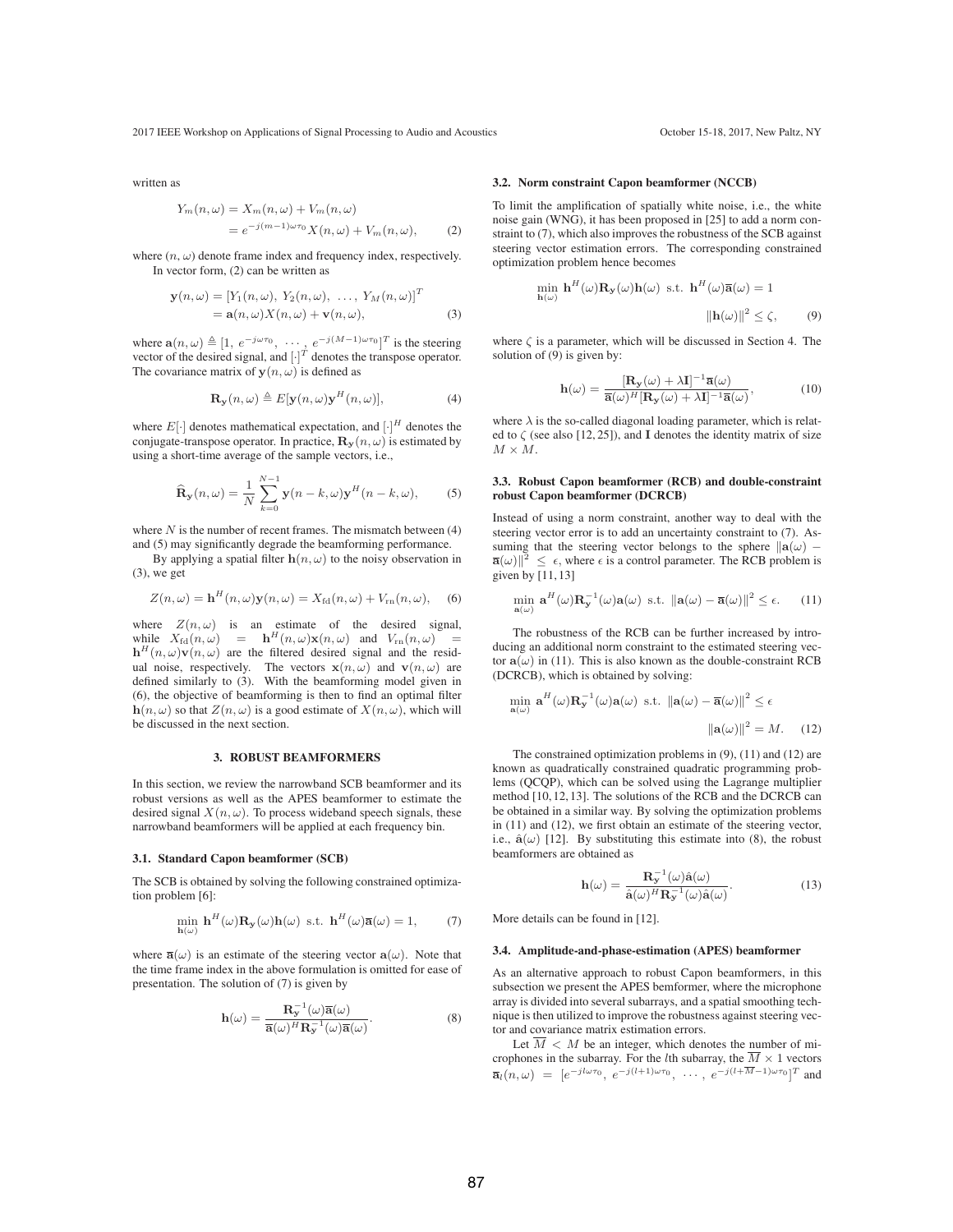

Figure 1: Performance with different DOA estimation errors,  $M = 8$ ,  $T_{60} \approx 150$  ms, iSNR = 10 dB and iSIR = −5 dB.

 $\overline{\mathbf{y}}_l(n,\omega) = [Y_l(n,\omega), Y_{l+1}(n,\omega), \cdots, Y_{l+\overline{M}-1}(n,\omega)]^T$  denote the subarray steering vector and subarray observed signal vector, where  $l = 0, \ldots, L - 1$ , and  $L = M - \overline{M} + 1$ . With the ULA assumption, the subarray steering vectors are related as

Hence, using (14),  $\overline{\mathbf{y}}_l(n,\omega)$  can be written as

$$
\overline{\mathbf{a}}_l(n,\omega) = e^{-jl\omega\tau_0} \overline{\mathbf{a}}_0(n,\omega).
$$
 (14)

$$
\overline{\mathbf{y}}_l(n,\omega) = e^{-jl\omega\tau_0} \overline{\mathbf{a}}_0(n,\omega) X(n,\omega) + \overline{\mathbf{v}}_l(n,\omega).
$$
 (15)

 $j_1, j_2$ 

Combining (15) with the APES principle, which aims to minimize the least-squares error between the beamformer output and the desired signal for each subarray [20], an estimate of  $\overline{X}(n,\omega)$  and the filter  $\overline{\mathbf{h}}$  of length  $\overline{M}$  can be obtained by solving the following problem

$$
\min_{\overline{\mathbf{h}}, X(n,\omega)} \sum_{k=0}^{N-1} \sum_{l=0}^{L-1} |\overline{\mathbf{h}}^H \overline{\mathbf{y}}_l(n-k,\omega) e^{j l \omega \tau_0} - X(n-k,\omega)|^2
$$
  
s.t. 
$$
\overline{\mathbf{h}}^H \overline{\mathbf{a}}_0(n,\omega) = 1.
$$
 (16)

Let  $\mathbf{g}(n,\omega) = (1/L) \sum_{l=0}^{L-1} \overline{\mathbf{y}}_l(n,\omega) e^{j l \omega \tau_0}$ , and notice that

$$
\frac{1}{L} \sum_{l=0}^{L-1} \left| \overline{\mathbf{h}}^H \overline{\mathbf{y}}_l(n-k,\omega) e^{jl\omega \tau_0} - X(n-k,\omega) \right|^2
$$
\n
$$
= \overline{\mathbf{h}}^H \left[ \frac{1}{L} \sum_{l=0}^{L-1} \overline{\mathbf{y}}_l(n-k,\omega) \overline{\mathbf{y}}_l^H(n-k,\omega) \right] \overline{\mathbf{h}}
$$
\n
$$
- \overline{\mathbf{h}}^H \mathbf{g}(n-k,\omega) \mathbf{g}^H(n-k,\omega) \overline{\mathbf{h}}
$$
\n
$$
+ |X(n-k,\omega) - \overline{\mathbf{h}}^H \mathbf{g}(n-k,\omega)|^2. \tag{17}
$$

Minimizing (17), we obtain an estimate of  $X(n, \omega)$  as

$$
Z(n,\omega) = \overline{\mathbf{h}}^H \mathbf{g}(n,\omega).
$$
 (18)

Substituting (18) into (16), the problem reduces to

min

$$
\lim_{\overline{\mathbf{h}}} \overline{\mathbf{h}}^H \hat{\mathbf{Q}} \overline{\mathbf{h}} \text{ s.t. } \overline{\mathbf{h}}^H \overline{\mathbf{a}}_0(n,\omega) = 1,
$$
 (19)

where

$$
\hat{\mathbf{Q}} = \frac{1}{N} \sum_{k=0}^{N-1} \frac{1}{L} \sum_{l=0}^{L-1} \overline{\mathbf{y}}_l (n-k, \omega) \overline{\mathbf{y}}_l^H (n-k, \omega) \n- \frac{1}{N} \sum_{k=0}^{N-1} \mathbf{g}(n-k, \omega) \mathbf{g}^H (n-k, \omega),
$$
\n(20)

can be interpreted as an estimate of the noise covariance matrix. Note that  $NL \geq M$  to ensure that  $\hat{Q}$  is positive-definite. The solution to (19) is then given by

$$
\overline{\mathbf{h}} = \frac{\hat{\mathbf{Q}}^{-1} \overline{\mathbf{a}}_0(n,\omega)}{\overline{\mathbf{a}}_0^H(n,\omega) \hat{\mathbf{Q}}^{-1} \overline{\mathbf{a}}_0(n,\omega)}.
$$
(21)

#### 4. SIMULATIONS

Now, we study the performance of different robust beamformers with simulated room acoustics. Reverberation and different noise levels are considered. The signal model given in Section 2 neglects the effect of reverberation. Generally, the received signal in reverberant environment is approximately written as:

$$
Y_m(n,\omega) = D_m(n,\omega)S(n,\omega) + V_m(n,\omega),\tag{22}
$$

where  $D_m(n,\omega)$  is the STFT of the room impulse response from the source  $S(n, \omega)$  to the mth microphone. The signal model mismatch between (2) and (22) may dramatically degrade the beamforming performance if robustness is not taken into account in beamforming.

## 4.1. Experimental setup

The room impulse response is generated by using the image model of [26], with a room of size  $5 \text{ m} \times 5 \text{ m} \times 3 \text{ m}$ . We consider a uniform linear array with 8 microphones located at the center of the room with  $\delta$  being 0.04 m, and the desired signal which is 1 meter away from the array center propagates from the direction  $\theta_d = 30^\circ$ . To simulate an acoustic multi-interference scene, we set 5 competing speakers at 82◦, 127◦, 230◦, 281◦ and 325◦ respectively. Moreover, we also consider the DOA estimation error here, assuming the only information we know about the desired signal is an imprecise DOA:  $\theta = \theta_d + \Delta\theta$ , where  $\Delta\theta$  models the DOA estimation error. The clean speech signal is taken from the TIMIT database [27] and downsampled to 8000 Hz in our experiments. The speech signals from ten different speakers are used. The microphone signal is generated by convolving the clean speech with the corresponding room impulse response. After that, both white Gaussian noise and convolved interferences are added to the desired speech. The signal is then transformed into the STFT domain with a 128-point FFT and the overlap between neighboring frames is 75%. The  $\mathbf{R}_{\mathbf{v}}(n,\omega)$  matrix is estimated by using (5) with the most recent  $N = 20$  frames for  $M = 8$ .

#### 4.2. Performance measures

We will now present some performance measures to evaluate the aforementioned beamformers in Section 3. The output SINR, according to the model given in (6), is

$$
oSINR = \frac{E[|X_{\text{fd}}(n,\omega)|^2]}{E[|V_{\text{rn}}(n,\omega)|^2]},
$$
\n(23)

Due to the spatial smoothing of APES method in (18), the definition of SINR is different from that of other methods. First, we rewrite (18) as  $Z_{\text{APES}}(n,\omega) = X_{\text{fd},\text{APES}}(n,\omega) + V_{\text{rn},\text{APES}}(n,\omega),$ where  $X_{\text{fd,APES}}(n,\omega) = \overline{\mathbf{h}}^H(1/L) \sum_{l=0}^{L-1} \overline{\mathbf{x}}_l(n,\omega) e^{jl\omega \tau_0}$  and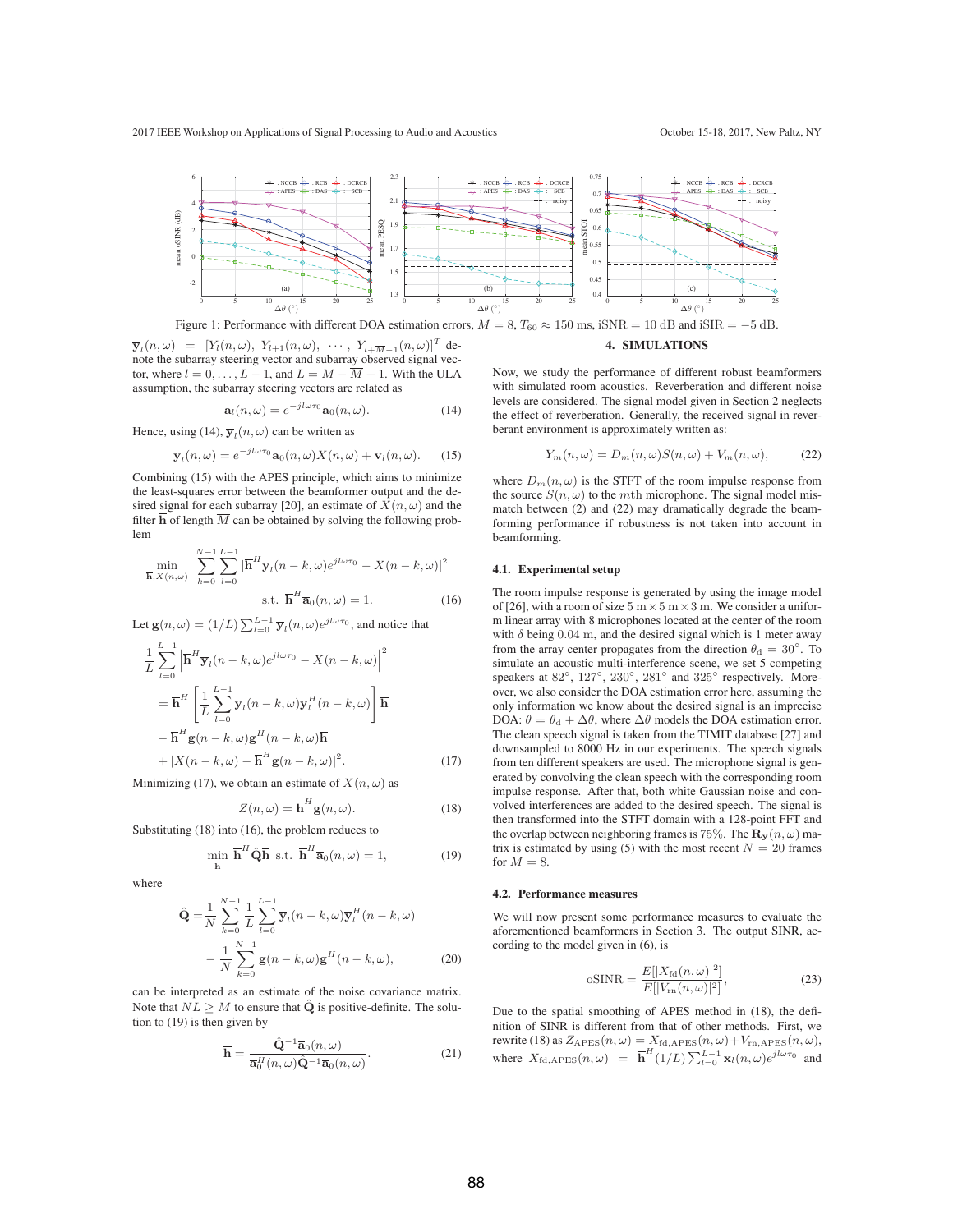

Figure 2: Performance with different input SIR,  $M = 8$ ,  $T_{60} \approx 150$  ms, iSNR = 10 dB and  $\Delta\theta = 5^\circ$ .



Figure 3: Performance with different  $M$ ,  $T_{60} \approx 150$  ms, iSNR = 10 dB, iSIR = −5 dB and  $\Delta\theta = 5^\circ$ .

 $V_{\text{rn,APES}}(n, \omega) = \overline{\mathbf{h}}^{H}(1/L) \sum_{l=0}^{L-1} \overline{\mathbf{v}}_{l}(n, \omega) e^{j l \omega \tau_{0}}$ . The output SINR for the APES beamformer is then defined as SINR for the APES beamformer is then defined as

$$
\text{oSINR}[\overline{\mathbf{h}}] = \frac{E[|X_{\text{fd},\text{APES}}(n,\omega)|^2]}{E[|V_{\text{rh},\text{APES}}(n,\omega)|^2]}.
$$
\n(24)

Besides evaluating the output SINR, we also use PESQ [28] and S-TOI [29] as performance measures. The speech distortion measures are more complicated, which will be discussed in a separate study.

#### 4.3. Simulation results

In the first experiment, the influence of the DOA estimation error on the performance is studied. It is worth noting that for different amounts of estimation errors, the smallest possible uncertainty parameter  $\epsilon$  for RCB and DCRCB should be selected carefully. Here the proper values of those parameters are chosen based on experiments, which are listed in Table 1. For NCCB, we set  $\beta_o = 1.5/M$ , and for APES, the subarray microphone number is chosen as  $\overline{M}_o = M - 1$ . As shown in Fig. 1, with the increasing of the DOA estimation error, the performance decreases for all the beamforming methods. But the robust beamformers outperforms the traditional method in most conditions. Furthermore, the APES beamformer yields good performance with small amount of DOA estimation errors. While the SCB dose not perform well even without DOA errors. This is caused by the mismatch between  $\mathbf{R}_{\mathbf{y}}(n,\omega)$ and  $\mathbf{\hat{R}}_{\mathbf{y}}(n,\omega)$ . Note that even though the APES beamformer always shows better performance in terms of improving the oSINR, the definition of oSINR for APES is different from that for the other methods as seen in (23) and (24).

Table 1: Parameters for RCB and DCRCB

| ١A                   |     | $5^{\circ}$ | $10^{\circ}$ | $15^{\circ}$ | $20^{\circ}$ | $25^{\circ}$ | $30^{\circ}$ |
|----------------------|-----|-------------|--------------|--------------|--------------|--------------|--------------|
| $RCB(\epsilon_o)$    | 0.5 | 0.5         | 0.5          |              |              |              |              |
| DCRCB $(\epsilon_o)$ | 0.5 | 0.5         |              |              |              |              |              |

In the second experiment, the performance with different input SIRs are studied. Fig. 2 shows that the robust beamformers outperform DAS and SCB methods both in improving the speech quality and speech intelligibility. The APES method gives better performance under most input SIR conditions, while the other robust methods behave similarly. However, the results illustrate that SCB even degrades the signal quality sometimes. This is simply because it suffers from steering vector and covariance matrix estimation errors, which forces the mainlobe to point to a wrong direction and higher level of sidelobes.

The last experiment studies the performance versus different number of microphones. The proper short-time average length for different  $M$  is set according experiments. As shown in Fig. 3, the performance of RCB and DCRCB first improves with the increase of microphone number and then begins to decrease after M reaches 10. This is due to the estimation error of the covariance matrix, which increases with the number of microphones. Additionally, this also explains why the performance of SCB deteriorates with increasing number of microphones.

The simulation results indicate that the robust beamformers perform better than the traditional methods in reverberant environments. Among the studied robust methods, APES beamformer has the potential to further improve the speech quality and speech intelligibility with large number of microphones. Moreover, RCB shows slightly better performance than NCCB and DCRCB. In summary, with the application of robust methods in acoustic signal processing, the robustness of the beamformer against the steering vector, covariance matrix and signal model errors are improved.

## 5. CONCLUSION

In this paper, we studied different robust adaptive beamformers for wideband acoustic signal processing. Experiments were performed in reverberant environments with multiple interference sources. The results illustrated that these methods are able to improve the robustness of the beamformer against the estimation errors of steering vector and covariance matrix. Furthermore, these robust adaptive beamformers maintain robustness against the signal model mismatch in reverberant environments. Interestingly, the APES beamformer shows better performance than the other studied methods in terms of signal distortion, which maintain a low level of signal distortion even when there is estimation errors in the steering vector and the signal covariance matrix.